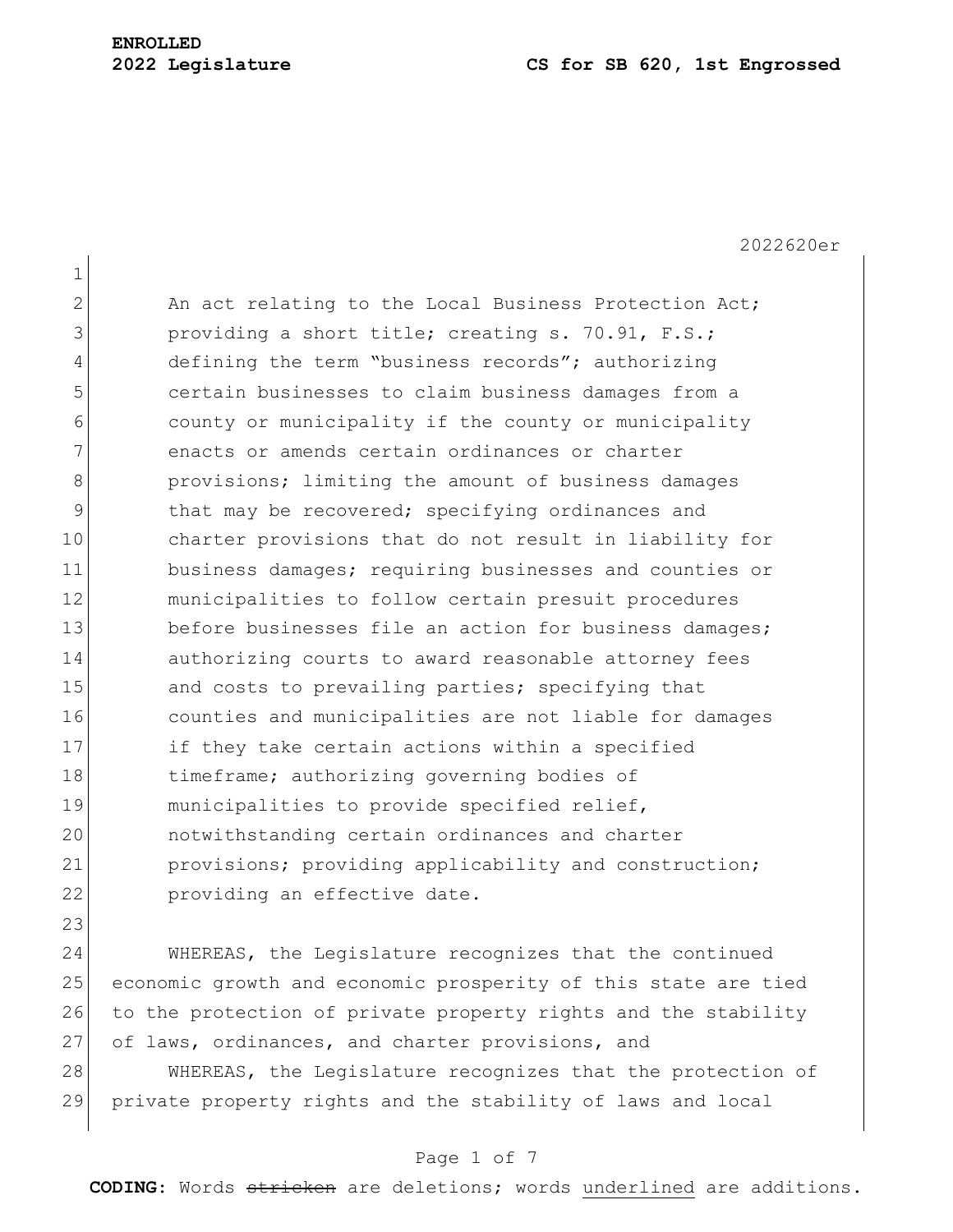2022620er 30 rules and regulations affecting business activities encourage 31 investments by businesses in their real property, facilities, 32 operations, and workforces, and 33 WHEREAS, investments by businesses drive the economic 34 growth of a community, and 35 WHEREAS, the economic costs of local rules and regulations 36 that are primarily for the benefit of a county or municipality 37 as a whole should be borne by the county or municipality as a 38 whole, and 39 WHEREAS, the Legislature intends to require counties and 40 municipalities to compensate businesses for business damages 41 when an ordinance or a charter provision causes a business 42 significant economic harm, NOW, THEREFORE, 43 44 Be It Enacted by the Legislature of the State of Florida: 45 46 Section 1. This act may be cited as the "Local Business 47 Protection Act." 48 Section 2. Section 70.91, Florida Statutes, is created to 49 read: 50 70.91 Compensation for business damages caused by county or 51 municipal ordinances or charter provisions.-52 (1) DEFINITION.—For purposes of this section, the term 53 "business records" includes, but is not limited to, copies of 54 federal income tax returns, federal income tax withholding 55 statements, federal miscellaneous income tax statements, state 56 sales tax returns, balance sheets, profit and loss statements, 57 state corporate income tax returns for the 3 years preceding the 58 enactment of or amendment to an ordinance or a charter, and

### Page 2 of 7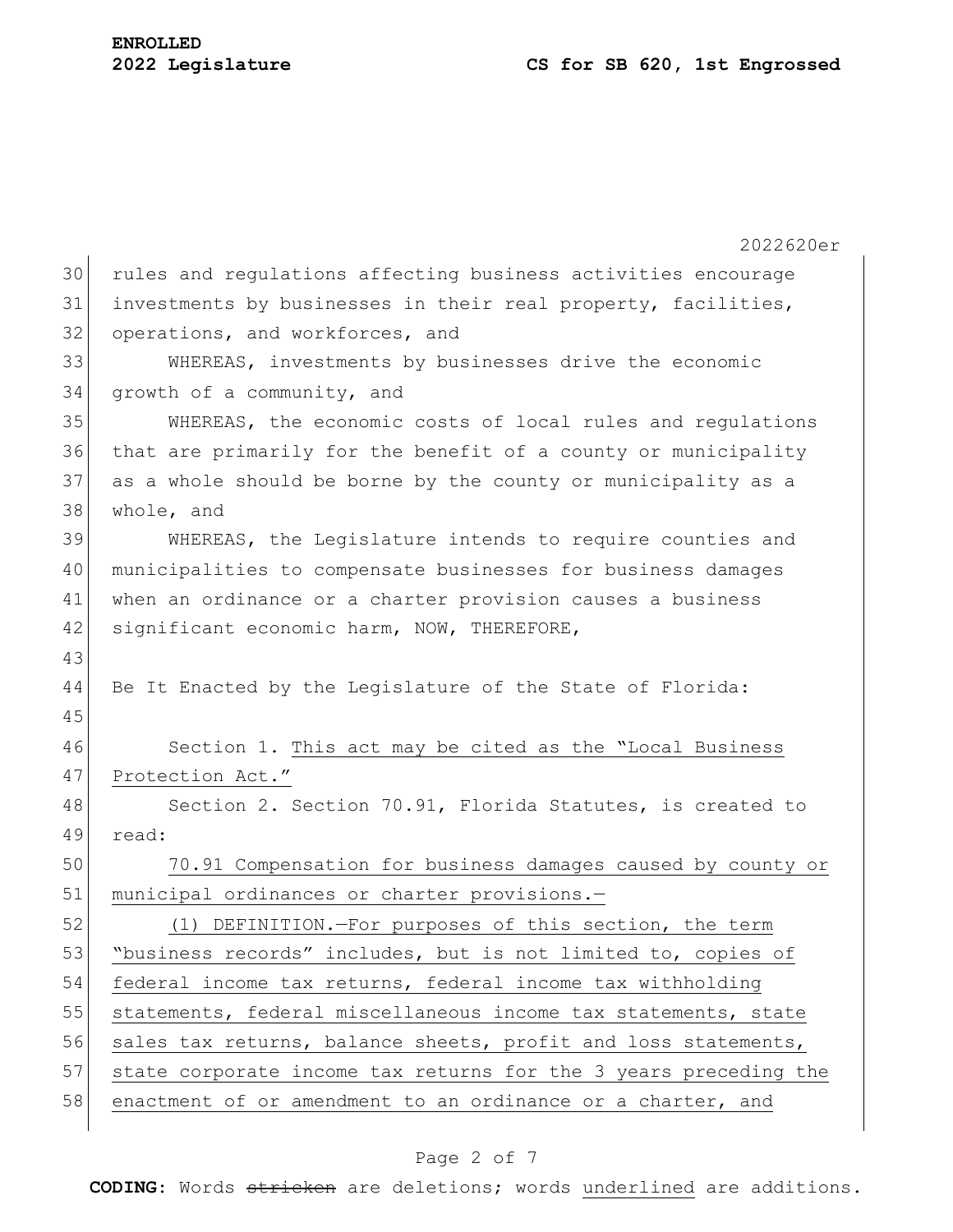|    | 2022620er                                                        |
|----|------------------------------------------------------------------|
| 59 | other records relied upon by a business to substantiate a claim  |
| 60 | for business damages.                                            |
| 61 | (2) CLAIMS FOR BUSINESS DAMAGES.-                                |
| 62 | (a) Except as provided in paragraph (c), a private, for-         |
| 63 | profit business may claim business damages from a county or      |
| 64 | municipality if:                                                 |
| 65 | 1. The county or municipality enacts or amends an ordinance      |
| 66 | or a charter provision that has or will cause a reduction of at  |
| 67 | least 15 percent of the business' profit as applied on a per     |
| 68 | location basis of a business operated within the jurisdiction;   |
| 69 | and                                                              |
| 70 | 2. The business has engaged in lawful business in the            |
| 71 | jurisdiction for the 3 years preceding the enactment of or       |
| 72 | amendment to the ordinance or charter.                           |
| 73 | (b) The amount of business damages may be established by         |
| 74 | any reasonable method, but the amount of business damages that   |
| 75 | may be recovered by a business may not exceed the present value  |
| 76 | of the business' future lost profits for the lesser of 7 years   |
| 77 | or the number of years the business had been in operation in the |
| 78 | jurisdiction before the ordinance or charter provision was       |
| 79 | enacted.                                                         |
| 80 | (c) A county or municipality is not liable for business          |
| 81 | damages caused by:                                               |
| 82 | 1. An ordinance or charter provision that is required to         |
| 83 | comply with, or is expressly authorized by, state or federal     |
| 84 | law;                                                             |
| 85 | 2. Emergency ordinances, declarations, or orders adopted by      |
| 86 | a county or municipality under ss. 252.31-252.60, the State      |
| 87 | Emergency Management Act;                                        |

# Page 3 of 7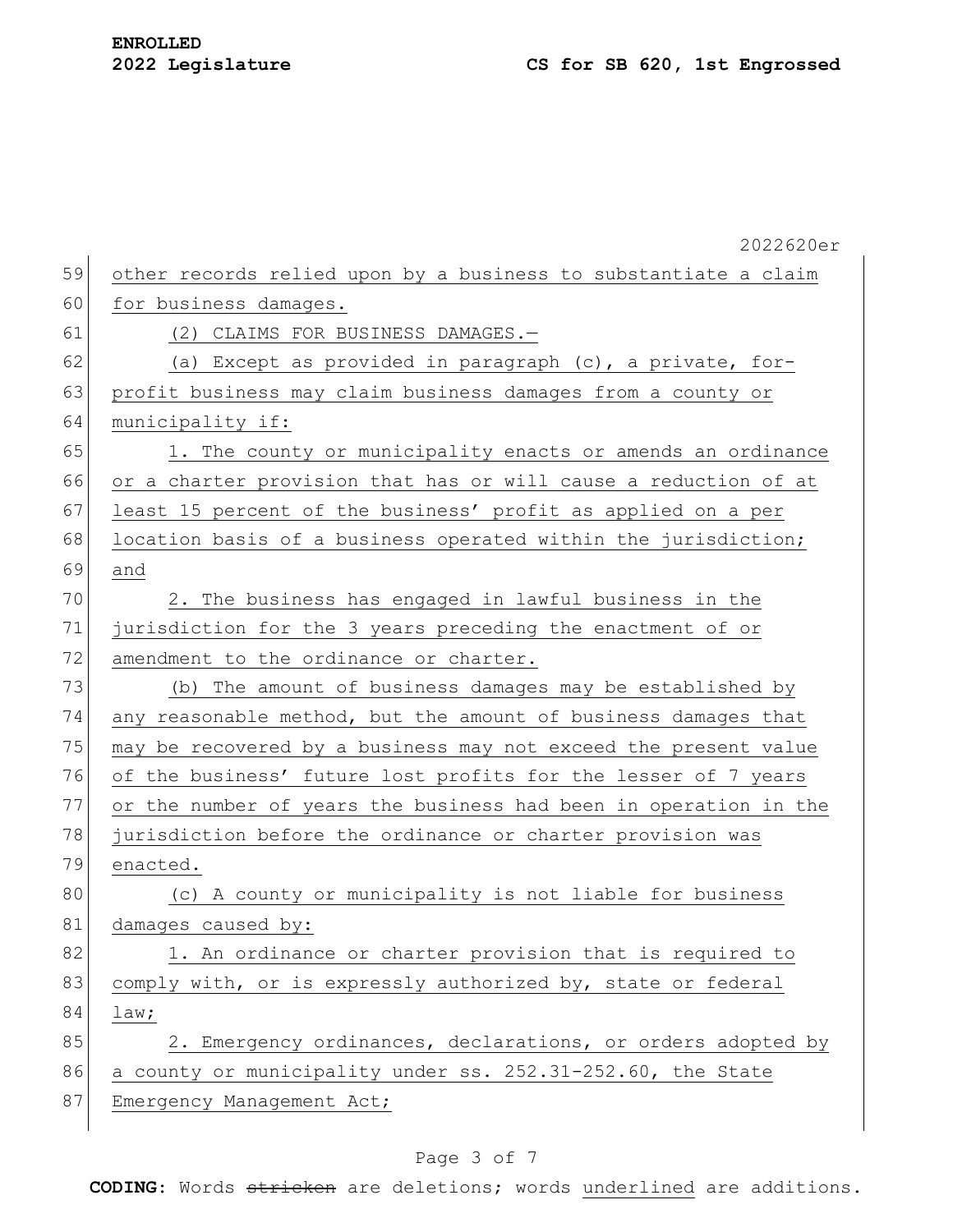|     | 2022620er                                                        |
|-----|------------------------------------------------------------------|
| 88  | 3. A temporary emergency ordinance enacted pursuant to s.        |
| 89  | 125.66 or s. 166.041 which remains in effect for no more than 90 |
| 90  | days;                                                            |
| 91  | 4. An ordinance or charter provision enacted to implement:       |
| 92  | a. Part II of chapter 163, relating to growth policy,            |
| 93  | county and municipal planning, and land development regulation,  |
| 94  | including zoning, development orders, and development permits;   |
| 95  | b. Section 553.73, relating to the Florida Building Code;        |
| 96  | $\circ$ $\,$                                                     |
| 97  | c. Section 633.202, relating to the Florida Fire Prevention      |
| 98  | Code;                                                            |
| 99  | 5. An ordinance or charter provision required to implement       |
| 100 | a contract or agreement, including, but not limited to, any      |
| 101 | federal, state, local, or private grant, or other financial      |
| 102 | assistance accepted by a county or municipal government;         |
| 103 | 6. An ordinance or charter provision relating to the             |
| 104 | issuance or refinancing of debt;                                 |
| 105 | 7. An ordinance or charter provision relating to the             |
| 106 | adoption of a budget or budget amendment, including revenue      |
| 107 | sources necessary to fund the budget;                            |
| 108 | 8. An ordinance or charter provision relating to                 |
| 109 | procurement; or                                                  |
| 110 | 9. An ordinance or charter provision intended to promote,        |
| 111 | enable, or facilitate economic competition.                      |
| 112 | (d) An amendment to an ordinance or charter provision after      |
| 113 | the effective date of this act gives rise to a claim under this  |
| 114 | section only to the extent that the application of the           |
| 115 | amendatory language is the cause of the claimed impact on a      |
| 116 | business apart from the ordinance or charter provision being     |
|     |                                                                  |

# Page 4 of 7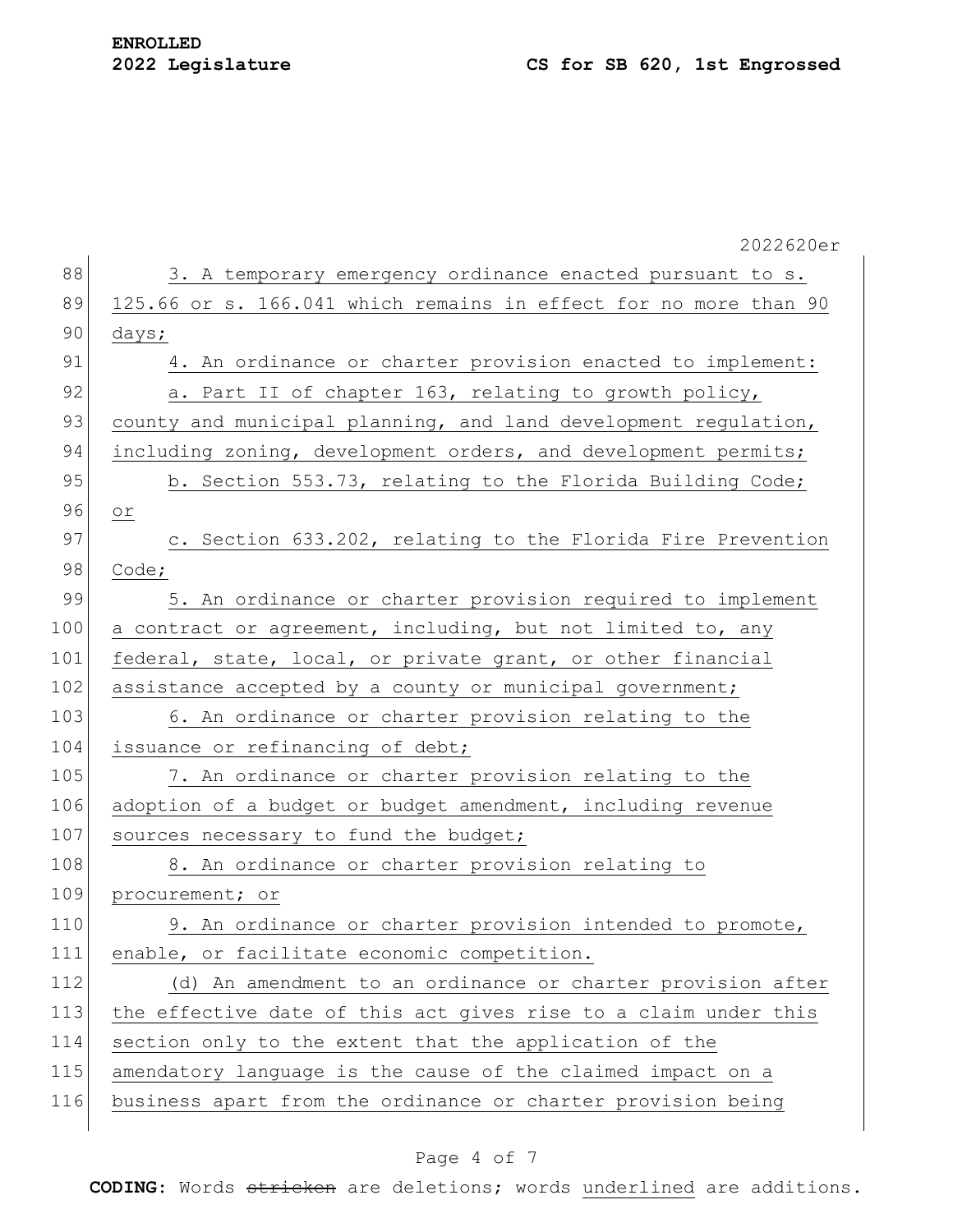2022620er

| nended<br>aτ |
|--------------|
|              |

118 (3) PRESUIT PROCEDURES; ATTORNEY FEES AND COSTS. 119 (a) At least 180 days before a business files an action 120 under this section against a county or municipality and within 121 180 days after the effective date of the relevant ordinance or 122 charter provision, the business must present a written offer to 123 settle the business' claim for business damages to the head of 124 the county or municipality enacting or amending the ordinance or 125 charter provision. The settlement offer must be made in good 126 faith and include an explanation of the nature, extent, and 127 monetary amount of damages and must be prepared by the owner, a 128 certified public accountant, or a business damage expert 129 familiar with the nature of the operations of the business. The 130 business must also provide copies of the business' records that 131 substantiate the offer to settle the business damage claim. If 132 additional information is needed beyond the data that may be 133 obtained from business records existing at the time of the 134 offer, the business and county or municipality may agree on a 135 schedule for the submission of that information. 136 (b) Within 120 days after receipt of the good faith

137 business damage offer and accompanying business records, the 138 county or municipality must, by certified mail, accept or reject 139 the business' offer or make a counteroffer, which may include an 140 offer to grant a waiver to the application of the ordinance or 141 charter provision.

142 (c) If a business files an action for business damages, it 143 must be filed within 1 year after the effective date of the 144 relevant ordinance, ordinance amendment, or charter provision. 145 (d) Evidence of negotiations or of any written or oral

## Page 5 of 7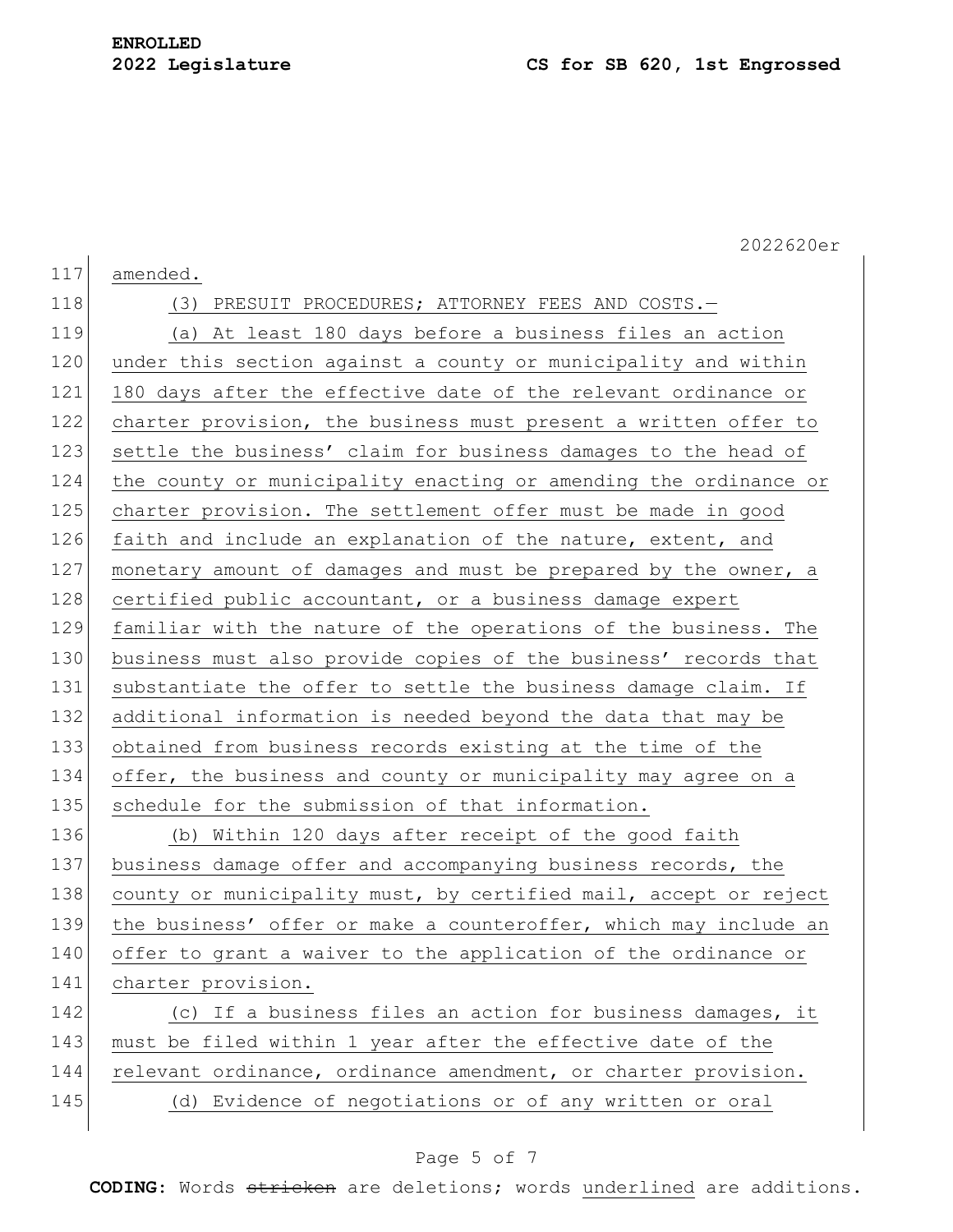2022620er 146 statements used in mediation or negotiations between the parties 147 under this section is inadmissible in any proceeding for 148 business damages, except in a proceeding to determine reasonable 149 costs and attorney fees. 150 (e) In an action for business damages, the court may award 151 reasonable attorney fees and costs to the prevailing party. 152 (4) OPPORTUNITY TO CURE.—There is no liability under this 153 section for a county or municipality that, within the 120-day 154 timeframe provided for in paragraph (3)(b): 155 (a) Repeals the ordinance or charter provision that gave 156 rise to the business' claim; 157 (b) Amends the ordinance or charter provision that gave 158 rise to the business' claim in a manner that returns the 159 ordinance or charter provision to its form in existence before 160 the business' claim arose or in a manner that avoids causing a 161 reduction of at least 15 percent of the business' profit as 162 applied on a per location basis within the jurisdiction; 163 (c) Publishes notice of its intent to repeal or amend the 164 ordinance that gave rise to the business' claim and, within 30 165 days after publication of the notice, amends the ordinance in a 166 manner that returns the ordinance to its form in existence 167 before the business' claim arose or in a manner that avoids 168 causing a reduction of at least 15 percent of the business' 169 profit as applied on a per location basis within the 170 jurisdiction, or repeals the ordinance; 171 (d) Grants a waiver of the ordinance or charter provision 172 to a business submitting a claim for business damages; or 173 (e) With respect to a charter provision, the county 174 provides notice of its intent to amend or repeal the charter

### Page 6 of 7